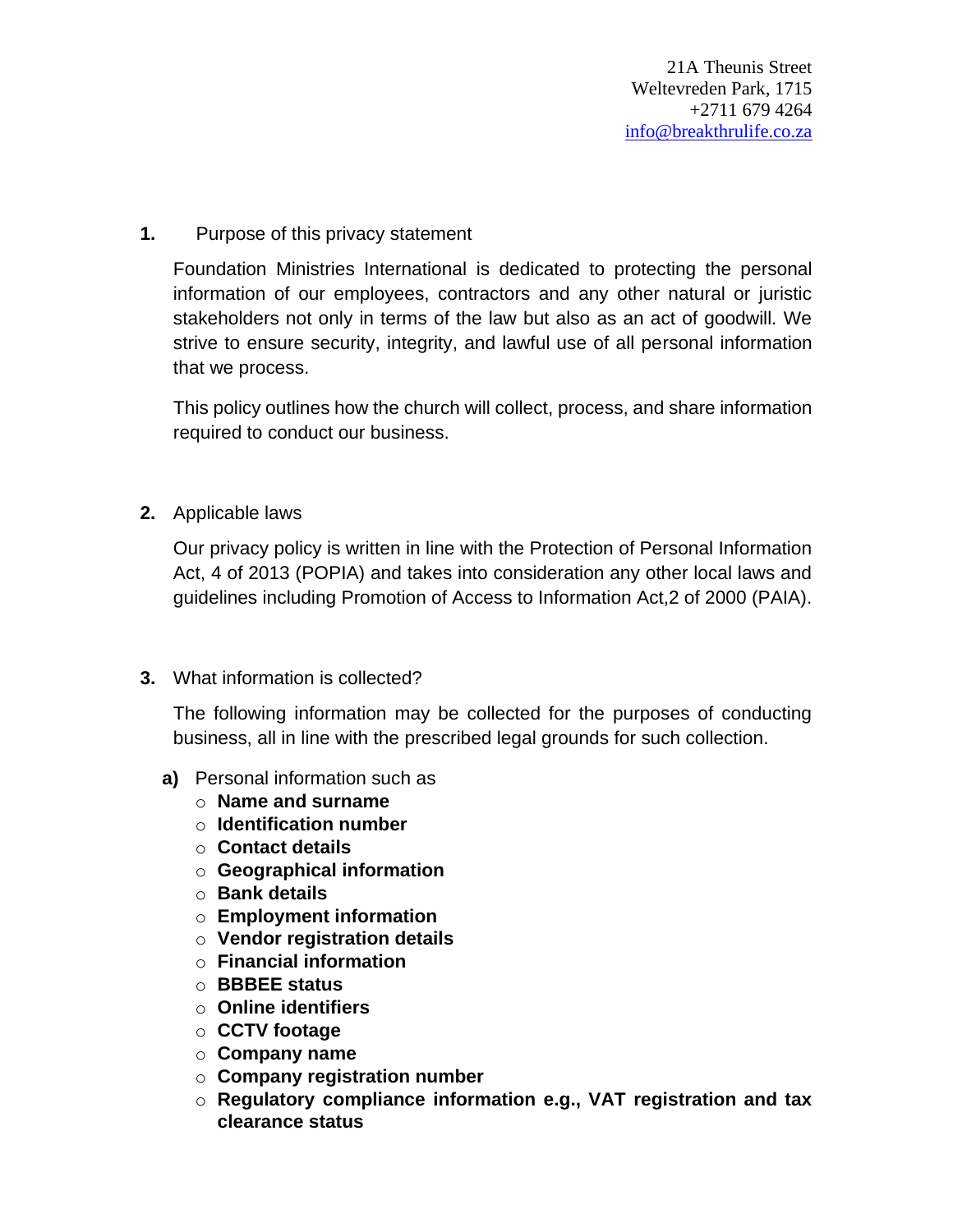- **b)** Special personal information such as
	- o **Biometric Information**
	- o **Health information**
	- o **Criminal information**
	- o **Personal preferences/persuasions**
	- o **Ethnicity and race information**
	- o **Gender**
- **4.** Why is information collected?

Information will be collected to perform our business activities and to comply with the various applicable laws as needed for example:

- **Employment administration**
- **Membership management**
- **Training and development**
- **Procurement processes**
- **Legal proceedings**
- **Contractual obligations**
- **Health and safety**
- **Regulatory compliance**
- **5.** How is information collected?

Information may be collected from various sources keeping in mind the legal basis of collection, these sources may include:

- **Directly from data subjects**
- **Sharing between internal parties or business systems**
- **Third parties**
- **6.** How is information processed?

Foundation Ministries International will only use information for the purposes for which it was collected and only where needed this may be by means of:

- **Electronic systems**
- **Manual documentation**
- **Via social media**
- **Cloud services**
- **Web services**
- **7.** Information sharing

Foundation Ministries International may share this information internally with its various departments and subsidiaries as well as with third parties. Data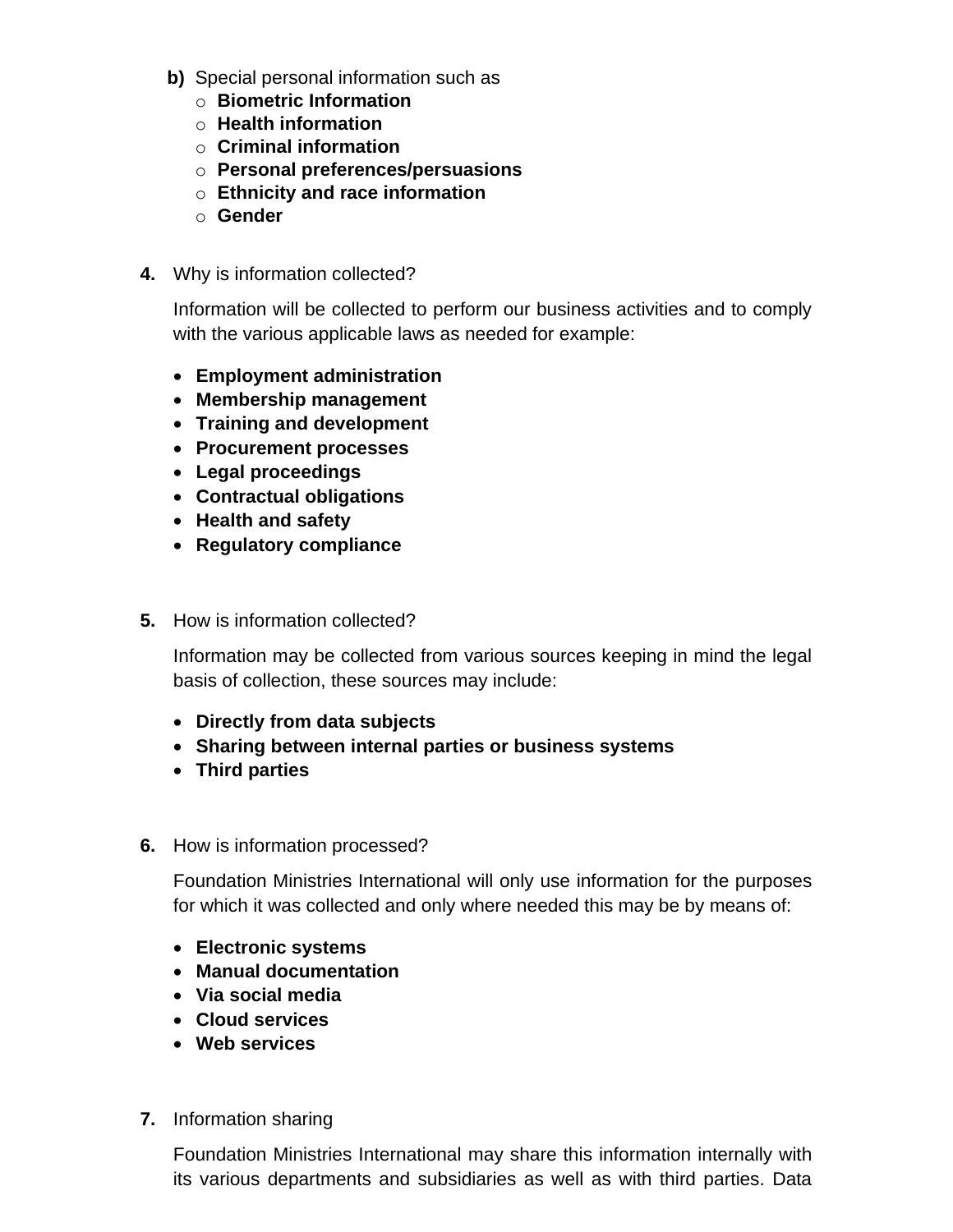subjects will be made aware of any third-party sharing. Cross border sharing and information pertaining to children will only be processed where the data subject or a competent person such as a parent or legal guardian has strictly consented.

Foundation Ministries International does not perform any automated decision making related to marketing, employment, tendering etc.

## **8.** Information retention

Foundation Ministries International takes every reasonable step to ensure that data subjects' personal information is only processed for the minimum period necessary for the purposes set out when the information was collected.

We will retain copies of your personal information in a form that allows for identification only for as long as:

- **An ongoing relationship with you is maintained;**
- **Your personal information is necessary in connection with the purposes it was collected for;**
- **If any relevant legal claims are brought, we may continue to process your personal data for any additional time necessary in connection with that claim or**
- **Any legally required retention period, whichever the longer.**

Thereafter, the personal information will be deleted or destroyed.

## **9.** Data subjects' rights

Information will only be processed where the data subject (or a competent person where the data subject is a child) expressly consents to the processing, unless one of the following exclusions apply:

- **Contractual obligations**
- **Legal obligations**
- **Protection of a data subject's legitimate interests**
- **Legitimate interests of the organisation**
- **Legal duties by a public body**
- **Pursuing the legitimate interests of a third party**

As per the law data subjects have a right to:

- **Withdraw consent**
- **Request data corrections and deletion**
- **Enquire as to what data is held on them**
- **To opt out of communication**
- **Enquire to what information was shared with any service provider or third-party**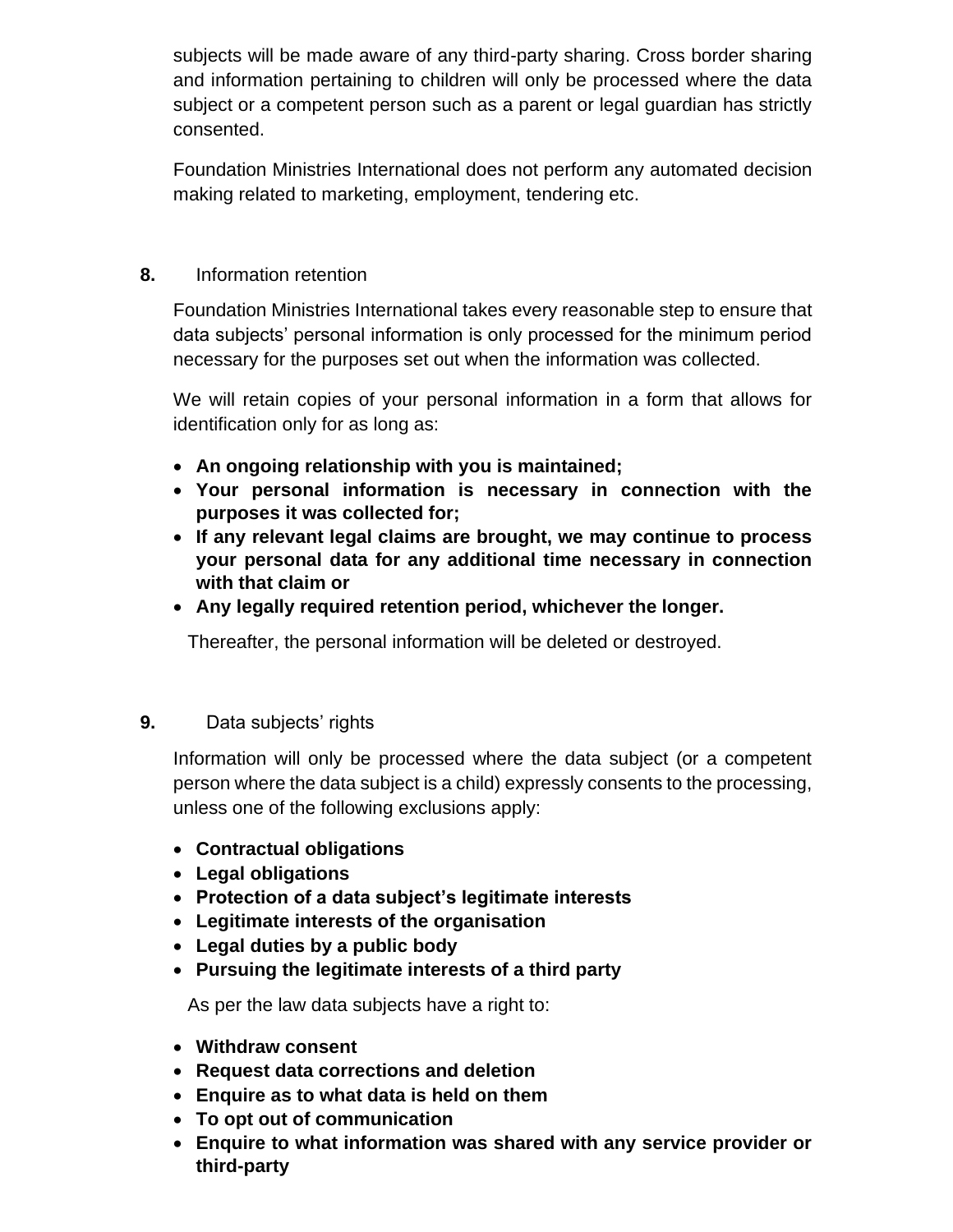- **Object to the processing of personal information**
- **Submit complaints to the Information Regulator**
- **Access to our PAIA manual**
- **10.** Information protection / Security

Foundation Ministries International has put in place security measures for both physical and digital information to protect the data it holds. This security is in place to minimise the risk of data loss, leaks or breaches unfortunately no security measures are faultless. In the event of a breach occurring, Foundation Ministries International will inform the affected data subject(s) of such a breach as soon as reasonably possible, unless it is otherwise instructed by the Information Regulator or a law enforcement agency.

Foundation Ministries International uses various security measures to protect personal information including:

- **Software: Antivirus**
- **Digital security: Firewalls, password protection and encryption**
- **Physical security: Access controlled areas, locked cabinets and safes/strongrooms**
- **11.** Website users

At Foundation Ministries International, ensuring the privacy of our website visitors is an important concern. We will not collect any personal information about our online visitors unless it is submitted voluntarily, in which case we will act in a responsible manner to protect your personal information.

- Third parties
- I. **We are committed to keeping e-mail addresses confidential; we will not sell, rent or lease our mailing lists to third parties, and we will not provide your personal information to any third party individuals or companies, without your permission. When filling out any request form on the Foundation Ministries International website, you may be added to our database for future communication, or for statistical purposes. You may be given the choice of being contacted by a Foundation Ministries International representative. If you specify that you do not wish to be contacted, your preference will be noted in our database and your contact data will not be used, except for statistical purposes.**
	- Server logs and IP addresses
- II.**Foundation Ministries International does keep track of server logs to perform internal statistical analyses. These logs do not contain personal information, such as name or email address. The logs are used to analyse**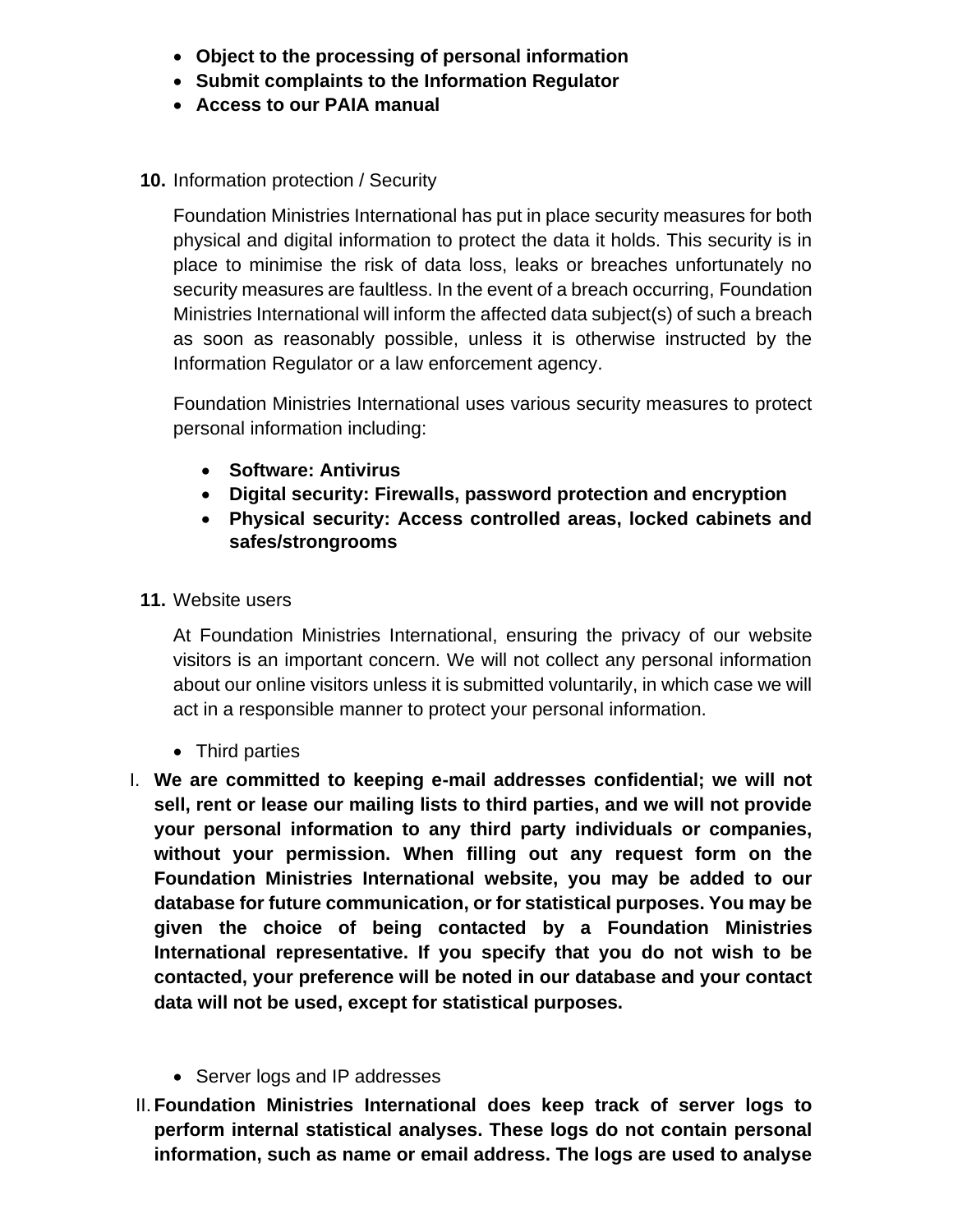**what areas of our website are most popular, to better serve our website visitors.**

- Cookies
- III. **Cookies are pieces of information that a website sends to your browser, which may then be saved on your personal computer (PC). Some of our Web pages use cookies to understand what areas of our website are of interest to you, to better serve you when you return to our website. If you do not want your browser to accept cookies, you can set it to decline them. Foundation Ministries International does not use cookies to track your activities for advertising purposes. Foundation Ministries International does not sell advertising to third parties using pop-up advertising.**
	- Information requests
- IV. **Foundation Ministries International uses the Web to better educate customers about the happenings at the church. For this reason, we have forms on our site that can be used to request specific information. If you request information, you will receive it in the manner described on the form (email, telephone contact, etc.). We will use the information you provide, to contact you in the method you prefer, and only use it for that purpose. By providing your email address to us, you are acknowledging that we may send you periodic Church announcements, and other information related to Foundation Ministries International.**
	- Mailing lists
- V. **Foundation Ministries International maintains subscription mailing lists. These lists are "opt-in" lists. This means that you must subscribe to these lists using your preferred email account, and you must confirm your subscription, via return email. Users are never subscribed to these mailing lists based on requesting information. Every email sent out using our mailing list, clearly identifies Foundation Ministries International as the sender of the mail and explains how to unsubscribe from the list at the bottom of the e-mail. You will use the same preferred email address that you initially entered to "opt-in."**
	- External links
- VI. **This policy does not apply to any affiliate or external links on our website and any linked sites should have their own privacy policies that should be considered.**